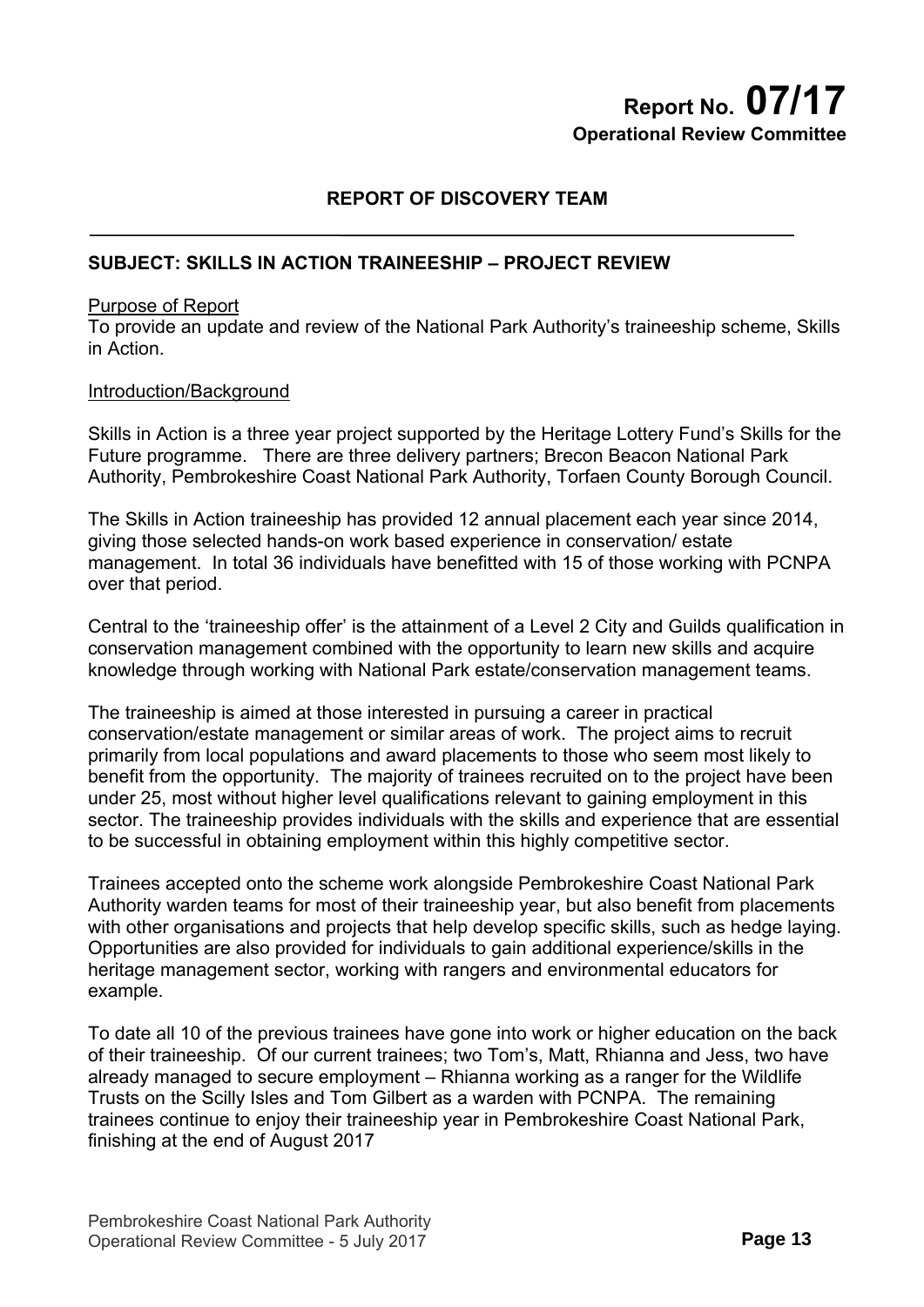# **Comparisons**

The Skills in Action traineeship is funded through the Heritage Lottery Fund's Skills for the Future fund. As such it is one of a suite of projects that has similar goals in terms of providing training opportunities associated with the heritage sector. Not all projects focus on providing estate/conservation management training. Other funded projects cover a broad range of heritage skills.

Brecon Beacons NPA is the lead partner for the project and as such runs a scheme that is very similar to that which is run in Pembrokeshire, with 12 month traineeships offered, working alongside National Park estate/conservation management teams with additional external training offered (including a Level 2 accredited conservation management qualification).

Elsewhere in the UK, one other National Park in northern England was funded through the most recent round of Skills for the Future funding – the funding for this round is drawing to a close now with some projects already having been completed.

# **Table 1 Examples of projects funded in the last round of HLF Skills for the Future projects**

| Organisation                          | <b>Location</b>  | Heritage sector                    | Grant    |
|---------------------------------------|------------------|------------------------------------|----------|
| <b>Eastside Community</b><br>Heritage | London           | Cultures &<br>Memories             | £243,400 |
| <b>Leeds City Council</b>             | Yorkshire        | <b>Historic Buildings</b>          | £845,200 |
| The Prince"s                          | England/Scotland | <b>Historic Buildings</b>          | £778,500 |
| Foundation for                        |                  |                                    |          |
| <b>Building Community</b>             |                  |                                    |          |
| <b>Boiler Engineering</b>             | South West/West  | Industrial, Maritime               | £490,500 |
| <b>Skills Training Trust</b>          | Midlands/Wales   | & Transport                        |          |
| <b>Ulster Wildlife Trust</b>          | Northern Ireland | Land & biodiversity                | £371,200 |
| Ambios (LEMUR+)                       | South West/West  | Land & biodiversity                | £568,800 |
| <b>Brecon Beacons</b>                 | Wales            | Land & biodiversity                | £916,900 |
| <b>National Park</b>                  |                  |                                    |          |
| Authority                             |                  |                                    |          |
| St Edmundsbury                        | East of England  | Museums, libraries,                | £101,500 |
| <b>Borough Council</b>                |                  | archives                           |          |
| <b>Museums Galleries</b>              | Scotland         | Museums, libraries,                | £432,900 |
| Scotland                              |                  | archives                           |          |
| <b>Bodleian Library</b>               | South East       | Museums, libraries<br>and archives | £292,000 |

Locally the National Trust offers year-long unpaid volunteer placements, with accommodation provided. These are popular amongst graduates seeking a career in the sector, but less popular with local young people. Elsewhere there are no similar schemes in West Wales

# **Options**

The Skills in Action scheme was project funded by the Heritage Lottery Fund. The present grant is due to be spent by early 2018. This includes a shortened Year 4 traineeship, likely to be available for applicants from October 2017, but we are awaiting Heritage Lottery Fund (HLF) approval for this final phase of the project.